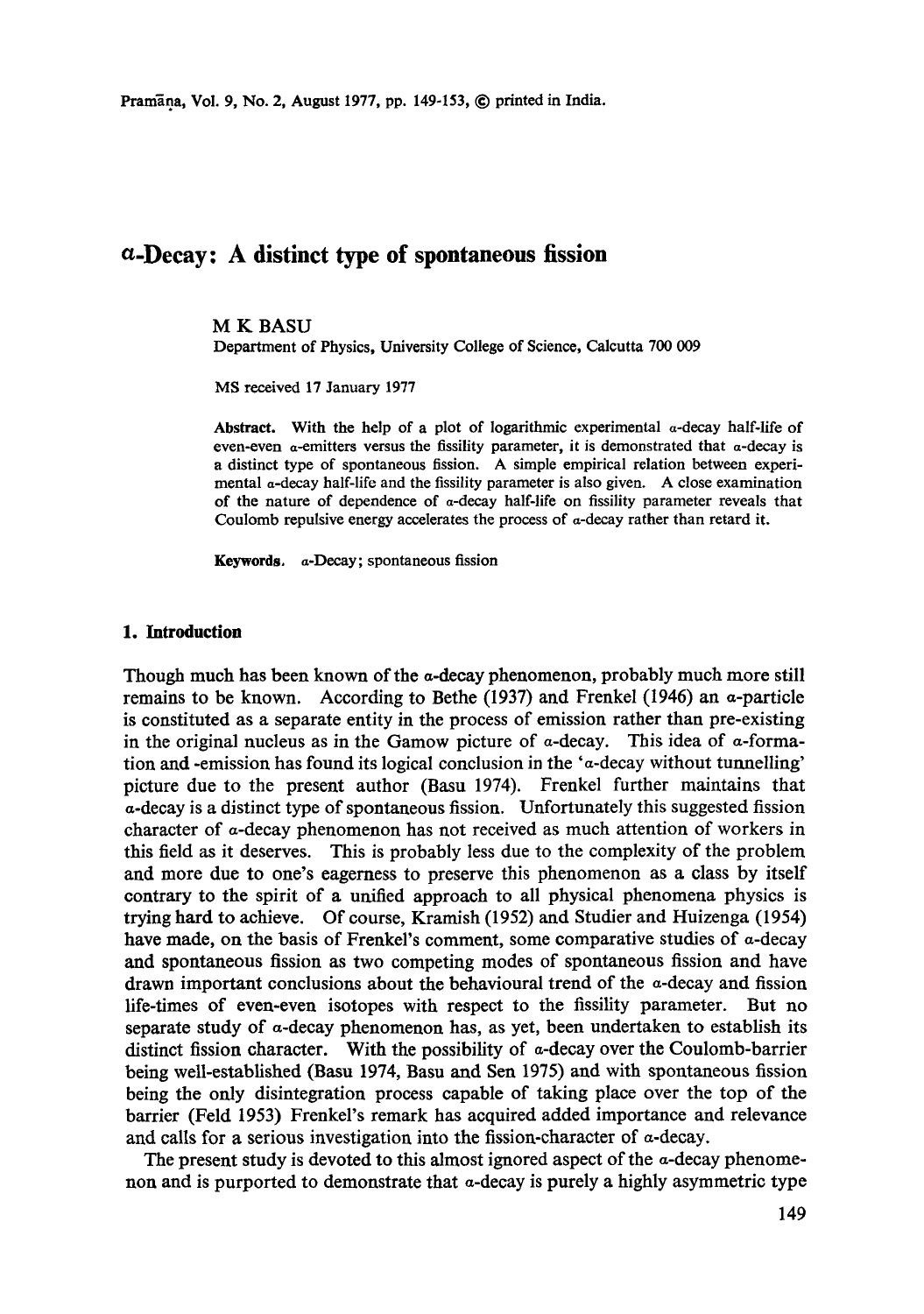### 150 *M K Basu*

of spontaneous fission. An attempt is also made to express the  $\alpha$ -decay half-life of members of even-even isotopic series in terms of the fissility parameter.

## 2. Theory

The first thorough theoretical treatment of the fission process was carried out by Bohr and Wheeler (1939). They likened a nucleus to a charged liquid drop. According to them, the nuclear shape is determined by a balance between the short-range attractive forces represented by them by the surface tension of a liquid and the Coulomb repulsive forces of the protons in the nucleus. Total surface tension effect and total Coulomb effect were then denoted by the corresponding terms in the empirical mass formula. Bohr and Wheeler then obtained the condition for fission for the case of symmetric binary fission of a nucleus and showed that the fissility of a nucleus should depend on the term  $Z^2/A$  to be called the fissility parameter of the nucleus. A nucleus to be spontaneously fissile must have its value of  $Z^2/A$  in the critical range of 18-48. The theory of fission mechanism as given by Bohr and Wheeler has become part of text-book material and therefore, needs no repetition. It must, nevertheless, be pointed out here that the fissility parameter  $Z^2/A$  is obviously proportional to the ratio of the total Coulomb repulsive energy ( $\propto Z^2/A^{1/3}$ ) and to the total surface tension energy ( $\propto A^{2/3}$ ) of the nucleus; and as such spontaneous fission of a nucleus is the result of a competition between the Coulomb repulsive energy trying to disrupt the nucleus and the attractive surface tension effect trying to oppose this disruption, the former winning over the latter ultimately. Though derived in consideration of symmetric fission only,  $Z^2/A$  is applied indiscriminately to the study of fission-rate, irrespective of the type of fission, symmetric or asymmetric.

### **3. Results and Discussion**

Figure 1 is a plot of the logarithmic  $\alpha$ -decay half-life versus the fissility parameter which evidently yields a set of perfect straight lines, each line being characteristic of an even-even isotopic series of  $\alpha$ -emitters. Clearly enough from this plot,  $\alpha$ -decay, half-life is a fast decreasing function of  $Z^2/A$ . Studier and Huizenga (1954) also came to the same conclusion from their study of the comparative half-life of the nuclei vis-a-vis the fissility parameter. Hyde and Seaborg (1957) plotted logarithmic spontaneous fission half-life against *Z2/A* of even-even nuclei and obtained a set of more or less irregular curves contrary to the perfect straight lines obtained in figure 1. A straight line envelope to these curve may be drawn to demonstrate an exponential dependence of fission half-fife on the fissility parameter which will naturally be very approximate and crude compared to the perfect exponential dependence of  $\alpha$ -decay half-life on  $Z^2/A$  indicated in figure 1. All these observations clearly point to the fact that  $Z^2/A$  is a very faithful fissility parameter of a nucleus in the case of extremely asymmetric spontaneous fission rather than in the case of symmetric or less asymmetric fission. This is again very surprising in view of the fact that consideration of pure symmetric fission was the basis for the derivation of the parameter  $Z^2/A$ . Happily an explanation of this unexpected behaviour of  $Z^2/A$  lies hidden in the very nature of the parameter itself. As pointed out already,  $Z^2/A$  is proportional to the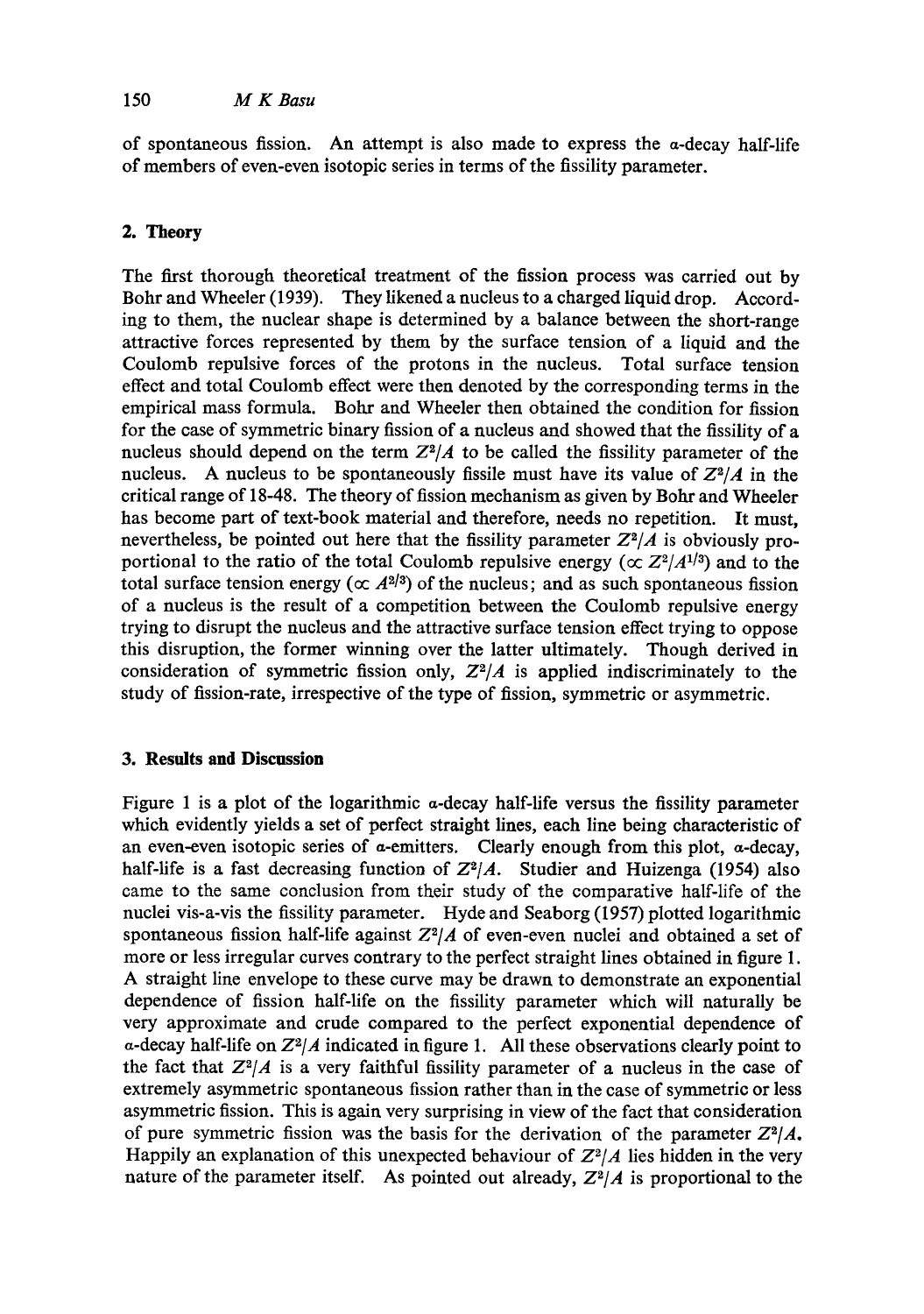

**Figure** 1. Plot of logarithmic experimental  $\alpha$ -decay half-life of even even  $\alpha$ -emitters versus  $Z^2/A$ .

ratio of the disruptive effect of the total Coulomb energy to the stabilizing effect of the total surface tension (due to the surface nucleons). As such,  $Z^2/A$  will be a reliable fissility parameter only for that type of fission in which one of the two fragments is composed of the surface nucleons only. a-Decay is one such extremely asymmetric fission in which the emitted a-particle--one of the two fission fragments, is entirely constituted of the surface nucleons (Basu 1974). Hence it is no wonder that  $Z^2/A$  turns out to be a very reliable fissility parameter for  $\alpha$ -decay half-life. *Z2/A* is again not reliably representative of less asymmetric and symmetric fission obviously because both the fission fragments, being heavy in this case, are composed not only of surface nucleons, but also of inner nucleons. Consequently, besides the surface tension effect due to the surface nuoleons, other forces due to the inner nucleons also come into play in this type of symmetric or less asymmetric fission. Hence the fissility parameter for this type of fission will not be as simple as that for extremely asymmetric fission like a-decay. The more or less irregular behaviour of symmetric or less asymmetric fission half-life against *Z2/A* is, therefore, expected.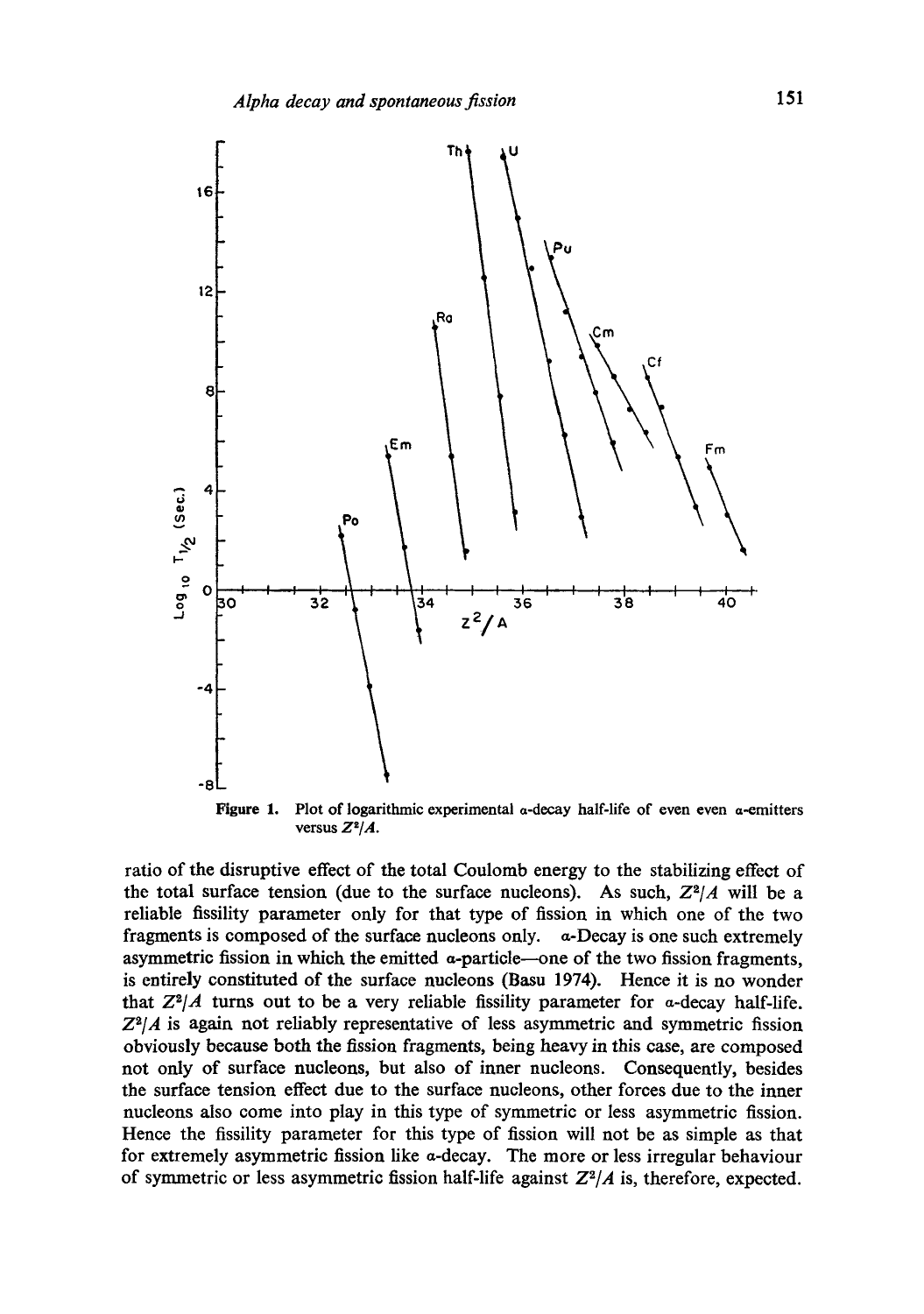As is clear from figure 1, perfect linearity of relationship between logarithmic a-decay half-life and  $Z^2/A$  demonstrates conclusively that a-decay rate of an a-emitter depends solely on  $Z^2/A$  i.e. the excess of Coulomb disruptive energy over the attractive surface energy of the nucleus. The stiff negative slope of each straight line shows, on the other hand, that a-decay rate is extremely sensitive to changes in the value of the fissility parameter. Clearly enough from the figure,  $\alpha$ -decay half-life in any isotopic series decreases very fast with increasing value of the fissility parameter i.e. with increasing excess of Coulomb repulsive energy over the attractive surface energy in the case of isotopes with decreasing mass-number. The fact that  $\alpha$ -decay half-life decreases with increasing Coulomb energy in the a-emitter goes to show that Coulomb repulsive energy is rather the cause of a-decay than a barrier to it. Such a simple relationship between a-decay half-life and the fissility parameter is to be traced to the fact that  $\alpha$ -decay is a surface phenomenon (Basu 1974) and that the fissility parameter in its present form is most appropriate, as pointed out already, to this type of fission with its centre in the surface region of the nucleus. Figure 1, in short, demonstrates conclusively that a-decay is, as pointed out by Frenkel (1946), a distinct type of spontaneous fission.

Each straight line in figure 1 representative of an even-even isotopic series of a-emitters admits of an easy representation by the following equation:

$$
\log_{10} T_{1/2} (\text{sec}) = -mZ^2/A + C \tag{1}
$$

wherefrom one gets the following expression for the  $\alpha$ -decay half-life of an  $\alpha$ -emitter in terms of its fissility parameter.

$$
T_{1/2} = 10^{C} \times 10^{-m} \zeta^{2}/A
$$
 (2)

 $m$  and  $C$  are characteristic constants of each isotopic series and can be easily evaluated from figure 1 and eq. (1), respectively.

Experimental fission half-life and the fissility parameter of spontaneously fissile nuclei do not admit of any such simple relationship between them as eq. (1). Seaborg (1952) has, however, given a relation between spontaneous fission half-life and the fissility parameter similar to eq. (2). But this relation is very rough and approximate, being based on the straight line envelope to the experimental curves in the plot of logarithmic spontaneous fission half-life versus  $Z^2/A$ .

The empirical relation (2) is very significant in that it clearly brings out, for the first time, the dynamic role played by Coulomb repulsive energy in the determination of a-decay rate of an a-emitter. The one-body expression for a-decay half-life in Gamow picture of a-decay is, in contrast, marked by a static and obstructive background role of Coulomb disruptive energy. It should not be difficult to appreciate from the nature of eq.  $(2)$  that Coulomb repulsive energy plays a significantly constructive role in the intra-nuclear dymamics of a-formation and a-emission. Such a conclusion is also apparent from the role of Coulomb energy in fission-mechanism. As shown elsewhere (Basu 1976), this is also exactly the conclusion of an ' a-decay without tunnelling ' analysis of a-decay mechanism.